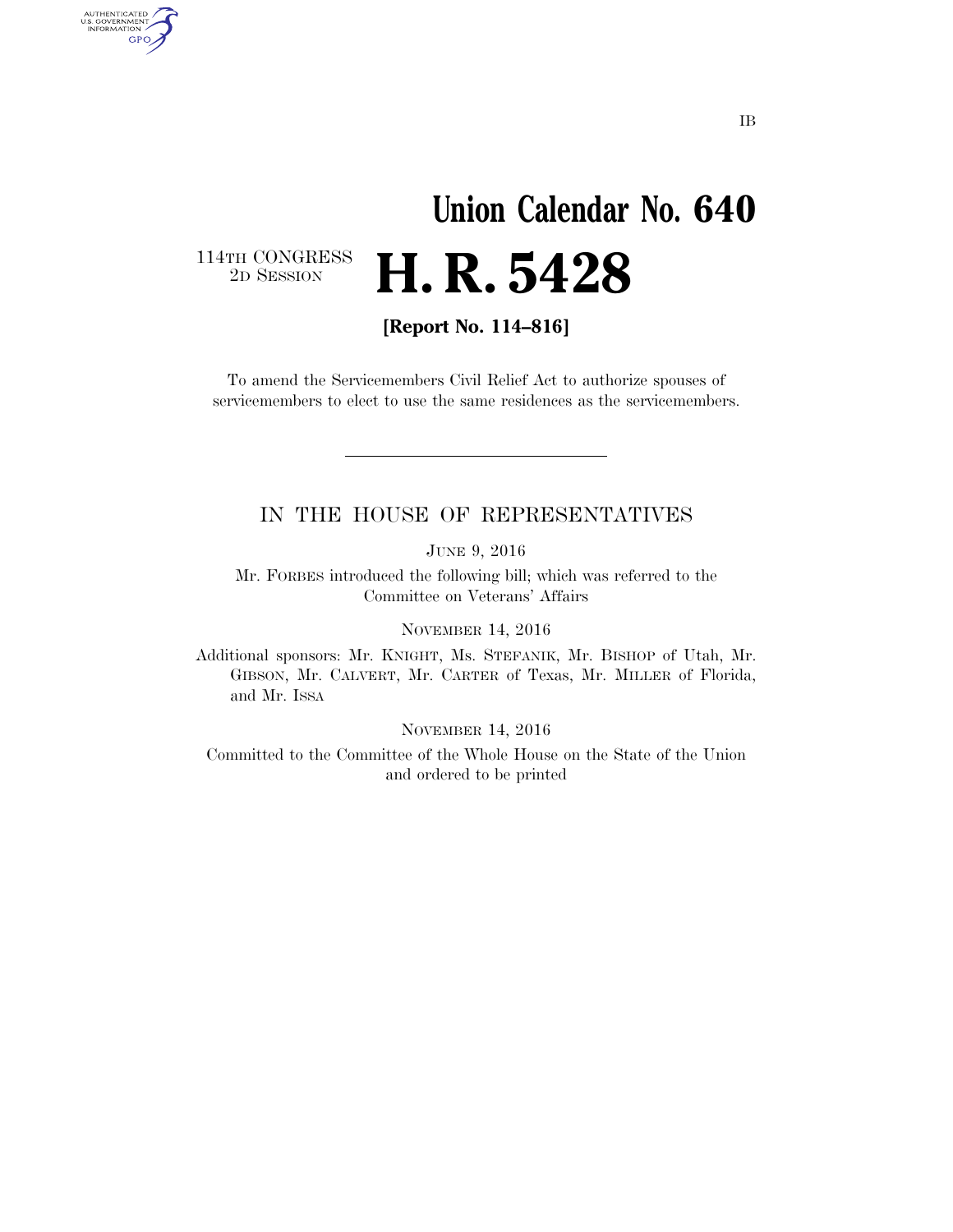2

To amend the Servicemembers Civil Relief Act to authorize spouses of servicemembers to elect to use the same residences as the servicemembers.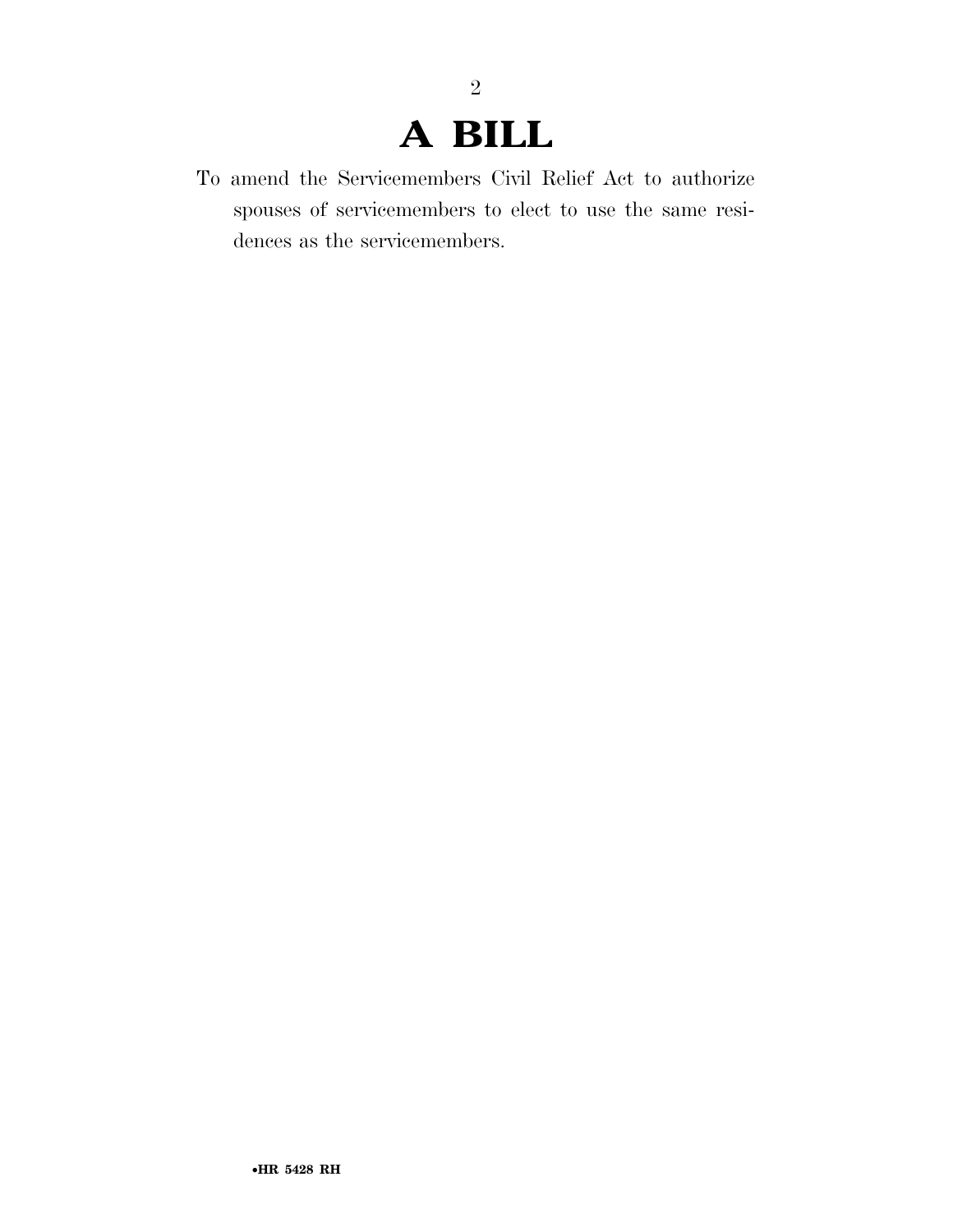*Be it enacted by the Senate and House of Representa- tives of the United States of America in Congress assembled,*  **SECTION 1. SHORT TITLE.** 

 This Act may be cited as the ''Military Residency Choice Act''.

### **SEC. 2. RESIDENCE OF SPOUSES OF SERVICEMEMBERS FOR TAX PURPOSES.**

 (a) RESIDENCE FOR TAX PURPOSES.—Section 511(a)(2) of the Servicemembers Civil Relief Act (50 10 U.S.C.  $4001(a)(2)$  is amended by adding at the end the following new sentence: ''The spouse of a servicemember may elect to use the same residence for purposes of tax- ation as the servicemember regardless of the date on which the marriage of the spouse and the servicemember oc-curred.''.

 (b) APPLICABILITY.—The amendment made by sub- section (a) shall apply with respect to any return of State or local income tax filed for any taxable year beginning with the taxable year that includes the date of the enact-ment of this Act.

### **SEC. 3. RESIDENCE OF SPOUSES OF SERVICEMEMBERS FOR VOTING.**

 (a) IN GENERAL.—Section 705(b) of such Act is amended—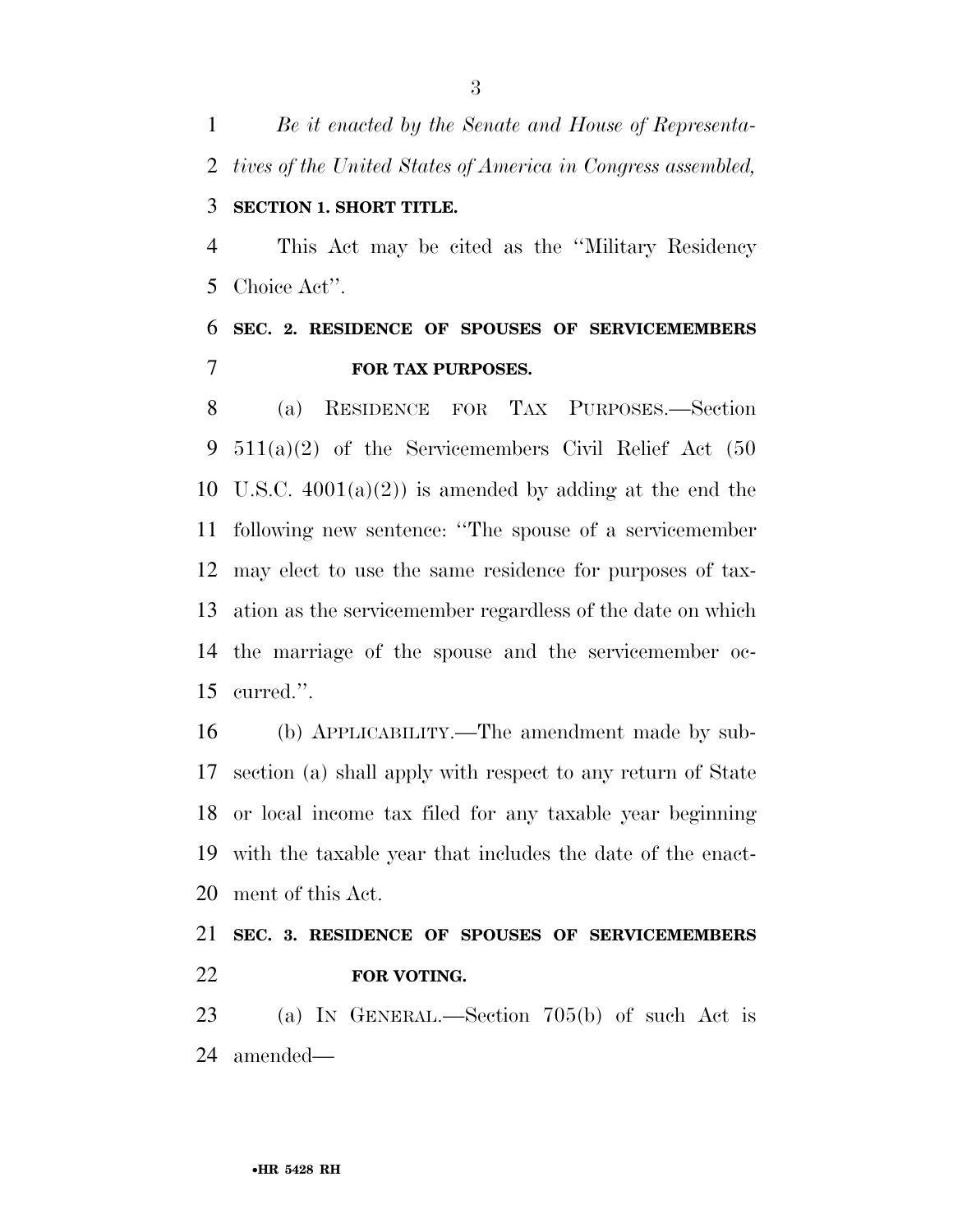| $\mathbf{1}$   | (1) by striking "State or local office" and all         |
|----------------|---------------------------------------------------------|
| $\overline{c}$ | that follows through the period at the end of para-     |
| 3              | graph $(3)$ and inserting "State or local office—";     |
| $\overline{4}$ | and                                                     |
| 5              | $(2)$ by adding at the end the following new            |
| 6              | paragraphs:                                             |
| $\tau$         | $\lq(1)$ a person who is absent from a State be-        |
| 8              | cause the person is accompanying the person's           |
| 9              | spouse who is absent from that same State in com-       |
| 10             | pliance with military or naval orders shall not, solely |
| 11             | by reason of that absence—                              |
| 12             | "(A) be deemed to have lost a residence or              |
| 13             | domicile in that State, without regard to wheth-        |
| 14             | er or not the person intends to return to that          |
| 15             | State;                                                  |
| 16             | $\lq\lq (B)$ be deemed to have acquired a resi-         |
| 17             | dence or domicile in any other State; or                |
| 18             | $\lq\lq$ (C) be deemed to have become a resident        |
| 19             | in or a resident of any other State; and                |
| 20             | $\lq(2)$ the spouse of a servicemember may elect        |
| 21             | to use the same residence as the servicemember re-      |
| 22             | gardless of the date on which the marriage of the       |
| 23             | spouse and the servicemember occurred.".                |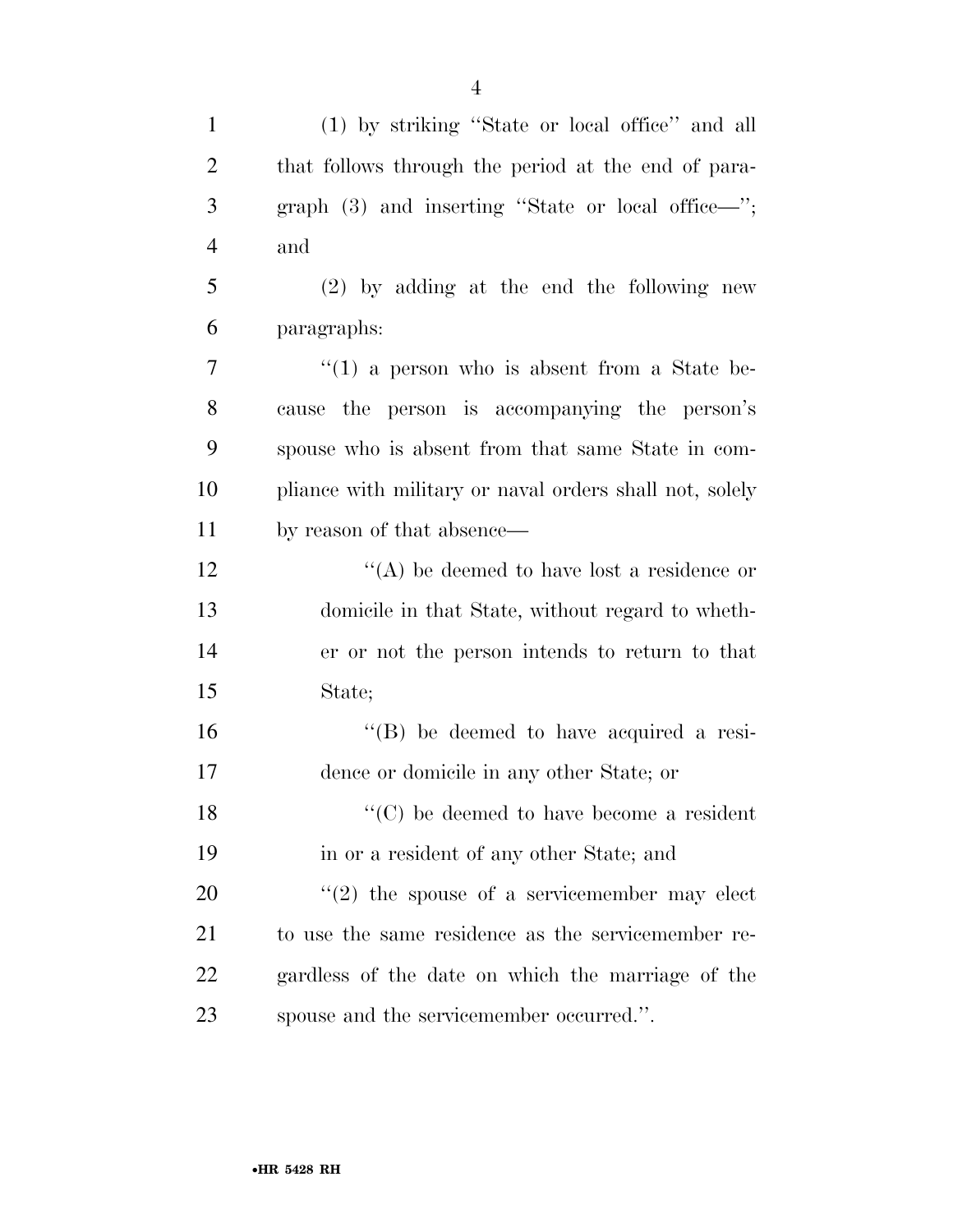(b) EFFECTIVE DATE.—The amendments made by subsection (a) shall take effect on the date that is 90 days after the enactment of this Act.